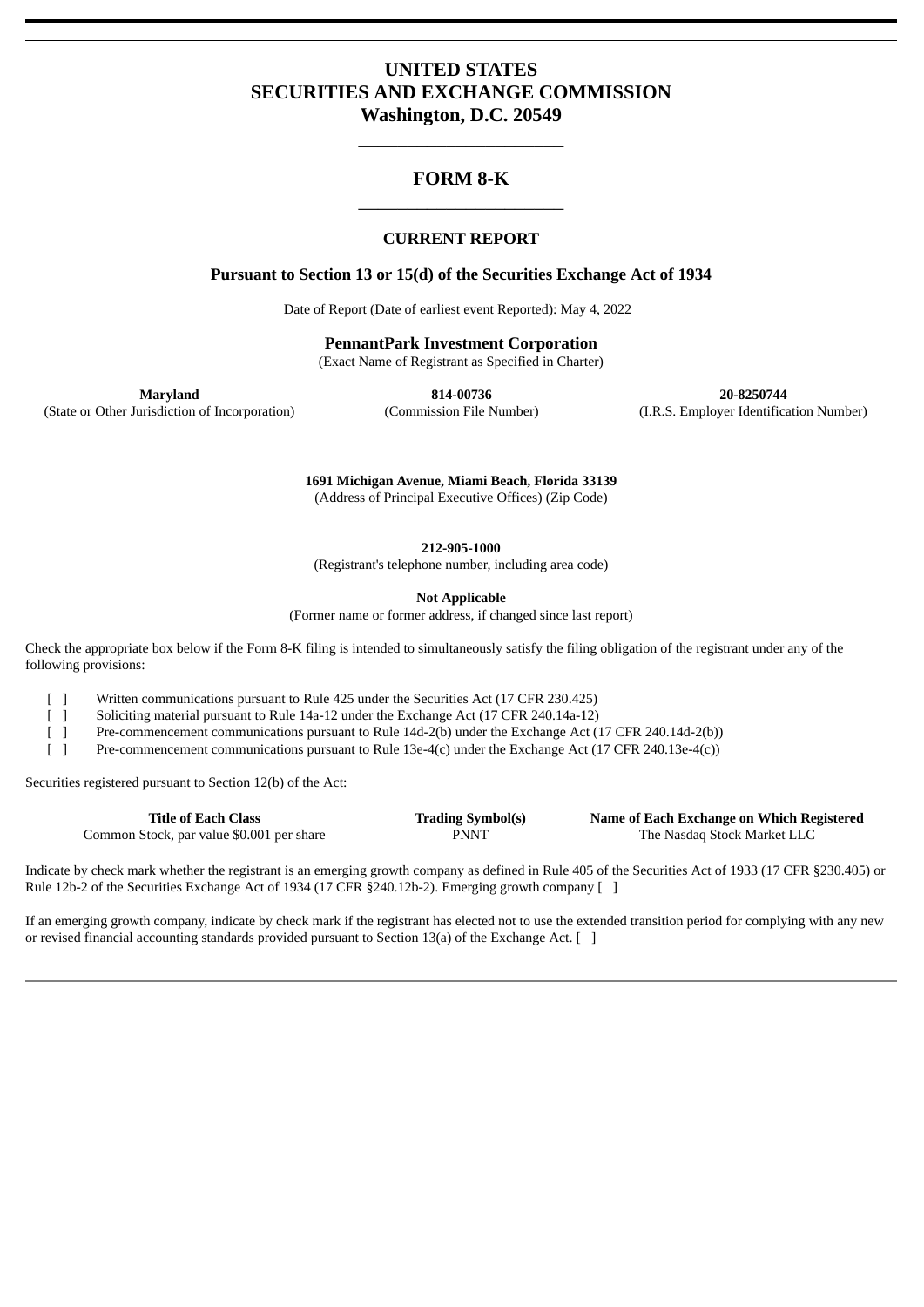#### **Item 2.02. Results of Operations and Financial Condition.**

On May 4, 2022, PennantPark Investment Corporation, or the Company, issued a press release announcing its financial results for the second fiscal quarter ended March 31, 2022. A copy of the press release is furnished as Exhibit 99.1 to this report pursuant to Item 2.02 on Form 8-K and Regulation FD.

#### **Item 7.01. Regulation FD Disclosure.**

On May 4, 2022, the Company announced an increase of its third fiscal quarter 2022 distribution. A copy of the press release is furnished as Exhibit 99.1 to this Form 8-K.

The information in this report on Form 8-K, including Exhibit 99.1 furnished herewith, is being furnished and shall not be deemed "filed" for purposes of Section 18 of the Securities Exchange Act of 1934, as amended, or the Exchange Act, or otherwise subject to the liabilities of such section. The information in this report on Form 8-K shall not be deemed incorporated by reference in any filing under the Securities Act of 1933, as amended, or the Securities Act, or under the Exchange Act, except as shall be expressly set forth by specific reference in such filing. For information concerning the COVID-19 pandemic and its impact on the Company's business and operating results, see the Company's Quarterly Report on Form 10-Q for the quarter ended March 31, 2022, including "Item 2. Management's Discussion and Analysis of Financial Condition and Results of Operations – COVID-19 Developments".

#### **Forward-Looking Statements**

This report on Form 8-K, including Exhibit 99.1 furnished herewith, may contain "forward-looking statements" within the meaning of the Private Securities Litigation Reform Act of 1995. You should understand that under Section 27A(b)(2)(B) of the Securities Act and Section 21E(b)(2)(B) of the Exchange Act, the "safe harbor" provisions of the Private Securities Litigation Reform Act of 1995 do not apply to forward-looking statements made in periodic reports the Company files under the Exchange Act. All statements other than statements of historical facts included in this report on Form 8-K are forward-looking statements and are not guarantees of future performance or results, and involve a number of risks and uncertainties. Actual results may differ materially from those in the forward-looking statements as a result of a number of factors, including those described from time to time in filings with the Securities and Exchange Commission as well as changes in the economy and risks associated with possible disruption in the Company's operations or the economy generally due to terrorism, natural disasters or pandemics such as COVID-19. The Company undertakes no duty to update any forwardlooking statement made herein. You should not place undue influence on such forward-looking statements as such statements speak only as of the date on which they are made.

The Company may use words such as "anticipates," "believes," "expects," "intends," "seeks," "plans," "estimates" and similar expressions to identify forward-looking statements. Such statements are based on currently available operating, financial and competitive information and are subject to various risks and uncertainties that could cause actual results to differ materially from its historical experience and present expectations.

#### **Item 9.01. Financial Statements and Exhibits.**

**(a) Financial statements:** None **(b) Pro forma financial information:** None **(c) Shell company transactions:** None **(d) Exhibits** 99.1 Press Release of [PennantPark](#page-3-0) Investment Corporation dated May 4, 2022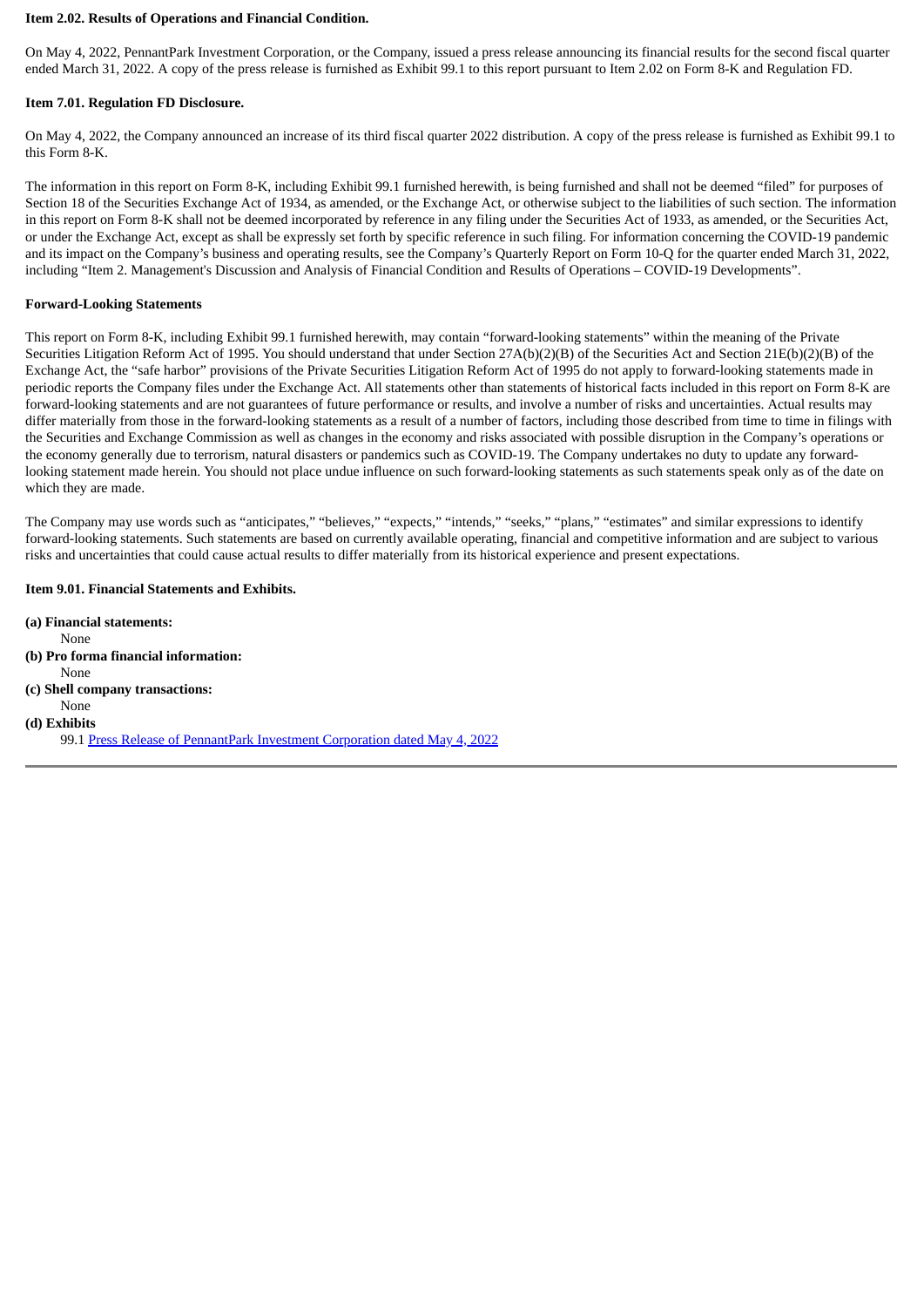#### **SIGNATURE**

Pursuant to the requirements of the Exchange Act, the registrant has duly caused this report to be signed on its behalf by the undersigned hereunto duly authorized.

#### **PennantPark Investment Corporation**

Date: May 4, 2022 **By:** /s/ Richard Cheung Richard Cheung Chief Financial Officer & Treasurer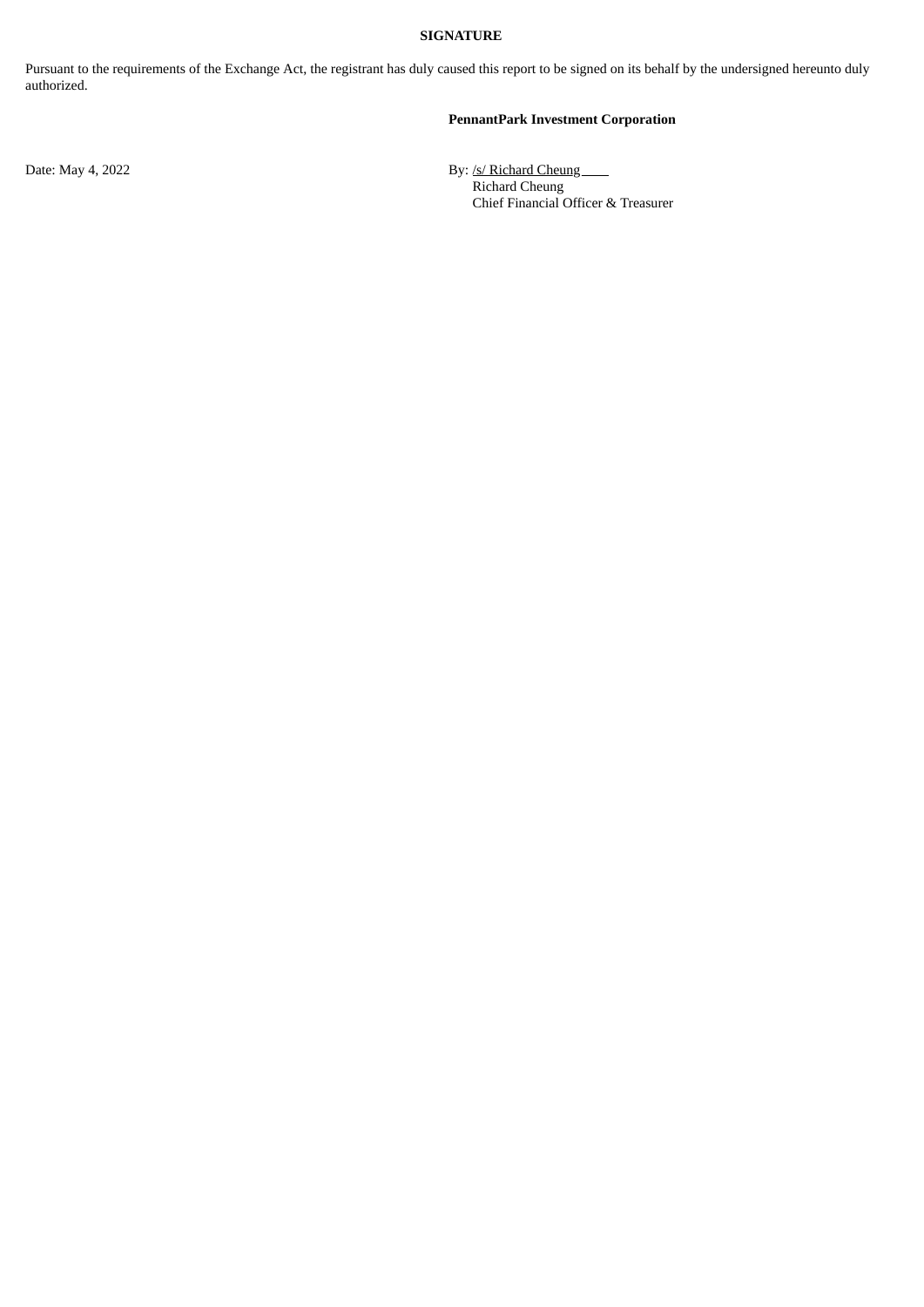<span id="page-3-0"></span>

### **PennantPark Investment Corporation Announces an Increase of Its Quarterly Distribution to \$0.145 per Share and Its Financial Results for the Quarter Ended March 31, 2022**

MIAMI, May 04, 2022 (GLOBE NEWSWIRE) -- PennantPark Investment Corporation (NYSE: PNNT) announced today financial results for the second fiscal quarter ended March 31, 2022.

# **HIGHLIGHTS**

\_\_\_\_\_\_\_\_\_\_\_\_\_\_\_\_\_\_\_

| Quarter ended March 31, 2022                                 |          |           |
|--------------------------------------------------------------|----------|-----------|
| (\$ in millions, except per share amounts)                   |          |           |
| <b>Assets and Liabilities:</b>                               |          |           |
| Investment portfolio <sup>(1)</sup>                          | \$       | 1,214.0   |
| PSLF investment portfolio                                    | \$       | 446.1     |
| Net assets                                                   | \$       | 664.3     |
| GAAP net asset value per share                               | \$       | 10.05     |
| Quarterly increase in GAAP net asset value per share         |          | $(0.6)\%$ |
| Adjusted net asset value per share (2)                       | \$       | 10.05     |
| Quarterly increase in adjusted net asset value per share (2) |          | $(0.6)\%$ |
| <b>Credit Facility</b>                                       | \$       | 215.9     |
| 2026 Notes                                                   |          | 146.3     |
| 2026 Notes-2                                                 | \$<br>\$ | 160.9     |
| <b>SBA Debentures</b>                                        | \$       | 27.0      |
| <b>Regulatory Debt to Equity</b>                             |          | 0.81x     |
| Regulatory Net Debt to Equity <sup>(3)</sup>                 |          | 0.77x     |
| GAAP Net Debt to Equity <sup>(4)</sup>                       |          | 0.79x     |
| Yield on debt investments at quarter-end                     |          | 8.4%      |
| <b>Operating Results:</b>                                    |          |           |
| Net investment income                                        | \$       | 11.7      |
| Net investment income per share (GAAP)                       | \$       | 0.18      |
| Distributions declared per share                             | \$       | 0.14      |
| Portfolio Activity:                                          |          |           |
| Purchases of investments                                     | \$       | 178.0     |
| Sales and repayments of investments                          | \$       | 405.5     |
| Number of new portfolio companies invested                   |          | 8         |
| Number of existing portfolio companies invested              |          | 29        |
| Number of ending portfolio companies                         |          | 113       |

<sup>(1)</sup> Includes investments in PennantPark Senior Loan Fund, LLC, or PSLF, an unconsolidated joint venture, totaling \$124.2 million, at fair value.

<sup>(2)</sup> This is a non-GAAP financial measure. The Company believes that this number provides useful information to investors and management because it reflects the Company's financial performance excluding the impact of the \$2.0 million unrealized loss on our multi-currency, senior secured revolving credit facility with Truist Bank, as amended, or the Credit Facility, and, together with our credit facility with BNP Paribas, as amended, the Credit Facilities. The presentation of this additional information is not meant to be considered in isolation or as a substitute for financial results prepared in accordance with GAAP.

<sup>(3)</sup> This is a non-GAAP financial measure. The Company believes that this number provides useful information to investors and management because it reflects the Company's financial performance net of \$26.3 million of cash and cash equivalents. The presentation of this additional information is not meant to be considered in isolation or as a substitute for financial results prepared in accordance with GAAP.

<sup>(4)</sup> This is a non-GAAP financial measure. The Company believes that this number provides useful information to investors and management because it reflects the Company's financial performance including the impact of the \$2.0 million unrealized loss on the Credit Facility, and net of \$26.3 million of cash and cash equivalents. The presentation of this additional information is not meant to be considered in isolation or as a substitute for financial results prepared in accordance with GAAP.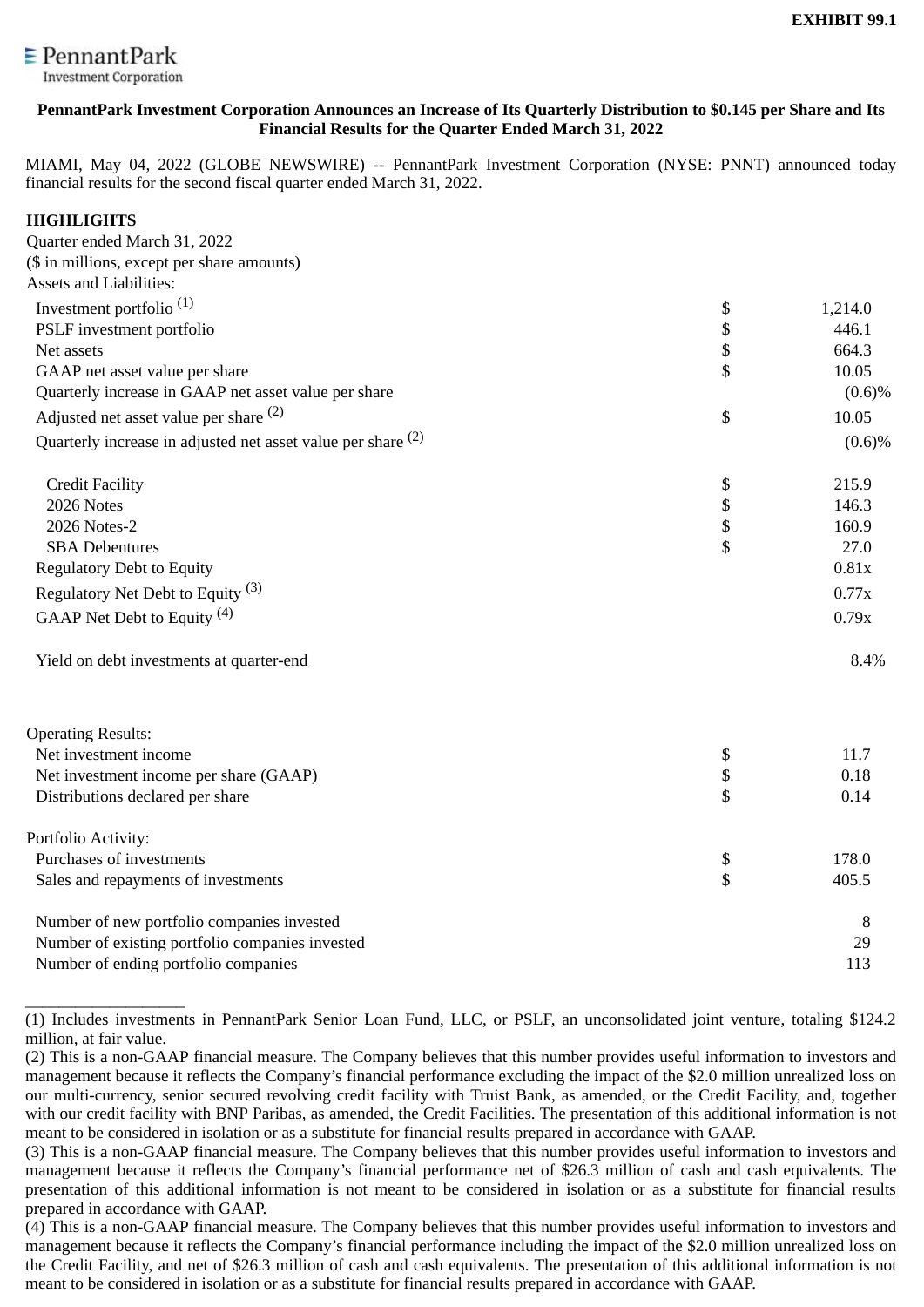### **CONFERENCE CALL AT 12:00 P.M. ET ON MAY 5, 2022**

PennantPark Investment Corporation ("we," "our," "us" or the "Company") will also host a conference call at 12:00 p.m. (Eastern Time) on Thursday, May 5, 2022 to discuss its financial results. All interested parties are welcome to participate. You can access the conference call by dialing toll-free (866) 548-4713 approximately 5-10 minutes prior to the call. International callers should dial (323) 794-2093. All callers should reference conference ID #6337368 or PennantPark Investment Corporation. An archived replay of the call will be available through May 19, 2022, by calling toll-free (888) 203-1112. International callers please dial (719) 457-0820. For all phone replays, please reference conference ID #6337368.

#### **INCREASE OF QUARTERLY DISTRIBUTION TO \$0.145 PER SHARE**

The Company declares an increase of its third fiscal quarter 2022 distribution to \$0.145 per share, payable on July 1, 2022 to stockholders of record as of June 17, 2022. The distribution is expected to be paid from taxable net investment income. The final specific tax characteristics of the distribution will be reported to stockholders on Form 1099 after the end of the calendar year and in the Company's periodic report filed with the Securities and Exchange Commission.

### **PORTFOLIO AND INVESTMENT ACTIVITY**

"The quarter was highlighted by the exit of Pivot Physical Therapy, which positions us well to pursue our plan to increase long term shareholder value," said Art Penn, Chairman and CEO. "Our plan includes growing income by rotating equity proceeds into cash paying loans, continuing to execute on our stock repurchase program and growing our PSLF JV to generate enhanced Net Investment Income at PNNT. We are pleased to announce another dividend increase this quarter."

As of March 31, 2022, our portfolio totaled \$1,214.0 million, which consisted of \$667.2 million of first lien secured debt, \$134.8 million of second lien secured debt, \$109.9 million of subordinated debt (including \$76.1 million in PSLF) and \$302.1 million of preferred and common equity (including \$48.1 million in PSLF). Our debt portfolio consisted of 99% variable-rate investments and 1% fixed-rate investments. As of March 31, 2022, we had one portfolio company on non-accrual, representing 3.5% and 2.8% of our overall portfolio on a cost and fair value basis, respectively. Overall, the portfolio had net unrealized depreciation of \$70.5 million as of March 31, 2022. Our overall portfolio consisted of 113 companies with an average investment size of \$10.7 million, had a weighted average yield on interest bearing debt investments of 8.4% and was invested 55% in first lien secured debt, 11% in second lien secured debt, 9% in subordinated debt (including 6% in PSLF) and 25% in preferred and common equity (including 4% in PSLF). As of March 31, 2022, all of the investments held by PSLF were first lien secured debt.

As of September 30, 2021, our portfolio totaled \$1,255.3 million and consisted of \$552.5 million of first lien secured debt, \$176.9 million of second lien secured debt, \$121.2 million of subordinated debt (including \$64.2 million in PSLF) and \$404.7 million of preferred and common equity (including \$41.2 million in PSLF). Our debt portfolio consisted of 92% variable-rate investments and 8% fixed-rate investments. As of September 30, 2021, we had no portfolio companies on non-accrual. Overall, the portfolio had net unrealized appreciation of \$34.2 million as of September 30, 2021. Our overall portfolio consisted of 97 companies with an average investment size of \$12.9 million, had a weighted average yield on interest bearing debt investments of 9.0% and was invested 44% in first lien secured debt, 14% in second lien secured debt, 10% in subordinated debt (including 5% in PSLF) and 32% in preferred and common equity (including 3% in PSLF). As of September 30, 2021, all of the investments held by PSLF were first lien secured debt.

For the three months ended March 31, 2022, we invested \$178.0 million in eight new and 29 existing portfolio companies with a weighted average yield on debt investments of 7.2%. Sales and repayments of investments for the three months ended March 31, 2022 totaled \$405.5 million. For the six months ended March 31, 2022, we invested \$473.1 million in 24 new and 59 existing portfolio companies with a weighted average yield on debt investments of 7.8%. Sales and repayments of investments for the six months ended March 31, 2022 totaled \$537.7 million.

For the three months ended March 31, 2021, we invested \$74.8 million in three new and eight existing portfolio companies with a weighted average yield on debt investments of 7.9%. Sales and repayments of investments for the three months ended March 31, 2021 totaled \$65.0 million. For the six months ended March 31, 2021, we invested \$143.0 million in seven new and 23 existing portfolio companies with a weighted average yield on debt investments of 8.8%. Sales and repayments of investments for the six months ended March 31, 2021 totaled \$167.6 million.

#### **PennantPark Senior Loan Fund, LLC**

As of March 31, 2022, PSLF's portfolio totaled \$446.1 million, consisted of 60 companies with an average investment size of \$7.4 million and had a weighted average yield on debt investments of 7.2%.

As of September 30, 2021, PSLF's portfolio totaled \$405.2 million, consisted of 47 companies with an average investment size of \$8.6 million and had a weighted average yield on debt investments of 7.2%.

For the three months ended March 31, 2022, PSLF invested \$27.4 million (of which \$11.5 million was purchased from the Company) in six new portfolio companies with a weighted average yield on debt investments of 7.5%. PSLF's sales and repayments of investments for the same period totaled \$2.3 million. For the six months ended March 31, 2022, PSLF invested \$78.1 million (of which \$59.6 million was purchased from the Company) in 15 new and two existing portfolio companies with a weighted average yield on debt investments of 7.5%. PSLF's sales and repayments of investments for the same period totaled \$37.9 million.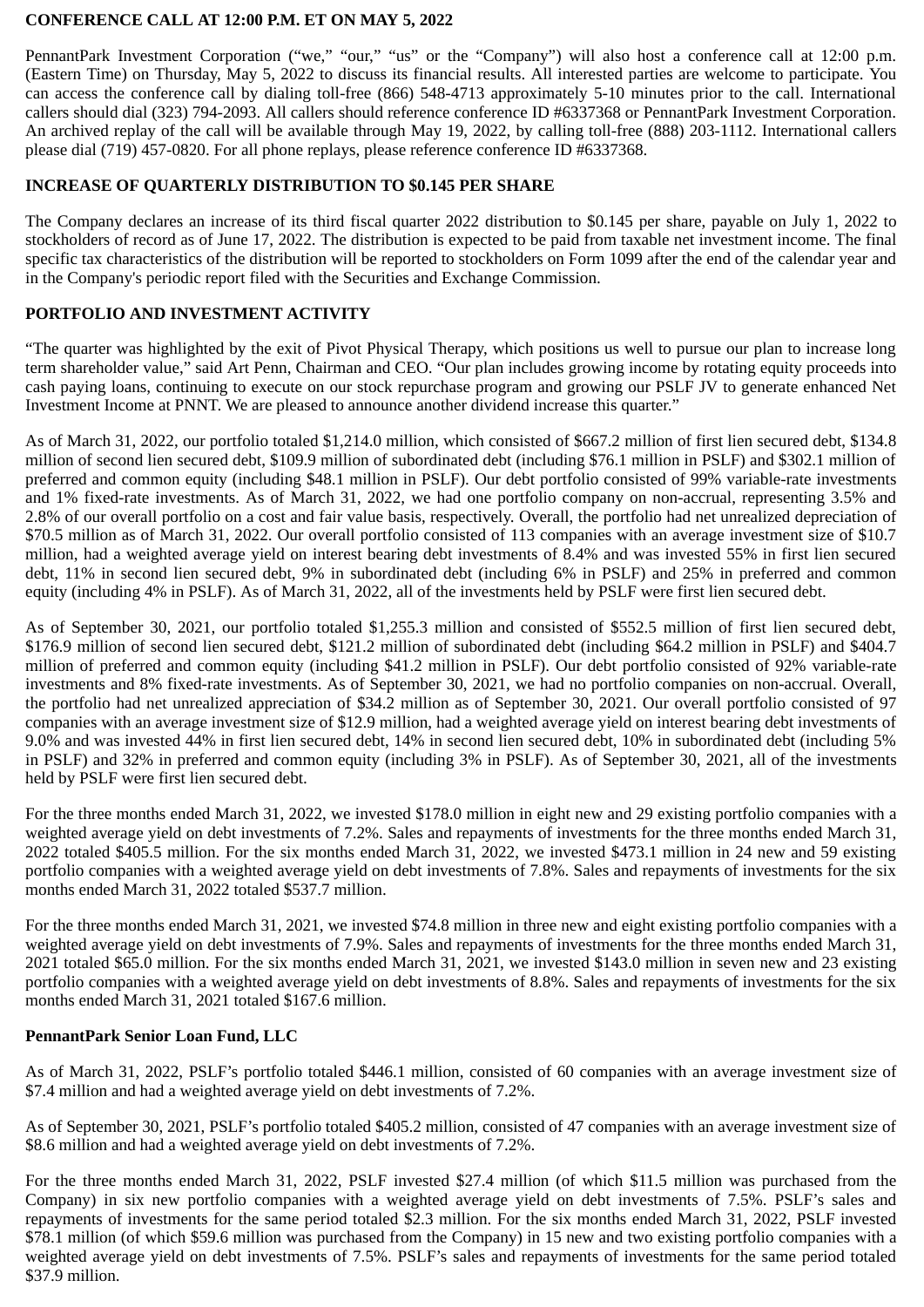For the three months ended March 31, 2021, PSLF invested \$32.5 million (of which \$15.5 million was purchased from the Company) in four new and two existing portfolio companies with a weighted average yield on debt investments of 8.0%. PSLF's sales and repayments of investments for the same period totaled \$4.9 million. For the six months ended March 31, 2021, PSLF invested \$63.3 million (of which \$37.8 million was purchased from the Company) in six new and six existing portfolio companies with a weighted average yield on debt investments of 7.5%. PSLF's sales and repayments of investments for the same period totaled \$40.7 million.

# **RESULTS OF OPERATIONS**

Set forth below are the results of operations for the three and six months ended March 31, 2022 and 2021.

#### **Investment Income**

Investment income for the three and six months ended March 31, 2022 was \$24.3 million and \$52.7 million, respectively, which was attributable to \$14.5 million and \$34.6 million from first lien secured debt, \$6.3 million and \$10.8 million from second lien secured debt, \$0.4 million and \$2.3 million from subordinated debt and \$3.1 million and \$4.9 million from preferred and common equity, respectively. This compares to Investment income for the three and six months ended March 31, 2021 was \$19.2 million and \$38.0 million, respectively, which was attributable to \$10.9 million and \$22.1 million from first lien secured debt, \$5.8 million and \$10.6 million from second lien secured debt, \$1.7 million and \$3.4 million from subordinated debt and \$0.9 million and \$1.9 million from preferred and common equity, respectively. The increase in investment income compared to the same periods in the prior year was primarily due to the increase in the size of our debt portfolio.

### **Expenses**

Expenses for the three and six months ended March 31, 2022 totaled \$12.7 million and \$28.5 million, respectively. Base management fee for the same periods totaled \$5.0 million and \$10.1 million, performance base incentive fee for the same periods totaled zero and \$2.7 million, debt related interest and expenses totaled \$6.5 million and \$13.4 million, general and administrative expenses totaled \$1.0 million and \$1.9 million and provision for taxes totaled \$0.2 million and \$0.4 million, respectively. This compares to net expenses for the three and six months ended March 31, 2021 totaled \$10.5 million and \$20.9 million, respectively. Base management fee for the same periods totaled \$4.3 million and \$8.4 million, debt related interest and expenses totaled \$4.9 million and \$9.9 million, general and administrative expenses totaled \$1.1 million and \$2.3 million and provision for taxes totaled \$0.2 million and \$0.3 million, respectively. The increase in expenses for the three months ended March 31, 2022 compared to the same period in the prior year was primarily due to increased financing costs.

#### **Net Investment Income**

Net investment income totaled \$11.7 million and \$24.2 million, or \$0.18 and \$0.36 per share, for the three and six months ended March 31, 2022, respectively. Net investment income totaled \$8.8 million and \$17.1 million, or \$0.13 and \$0.25 per share, for the three and six months ended March 31, 2021, respectively. The increase in net investment income compared to the same period in the prior year was primarily due to increased investment income.

#### **Net Realized Gains or Losses**

Sales and repayments of investments for the three and six months ended March 31, 2022 totaled \$405.5 million and \$537.7 million, respectively, and net realized gains totaled \$142.8 million and \$116.7 million, respectively. Sales and repayments of investments for the three and six months ended March 31, 2021 totaled \$65.0 million and \$167.6 million, respectively, and net realized gains (losses) totaled \$0.3 million and (\$17.3) million, respectively. The change in realized gains was primarily due to changes in the market conditions of our investments and the values at which they were realized.

# **Unrealized Appreciation or Depreciation on Investments and the Credit Facilities**

For the three and six months ended March 31, 2022, we reported net change in unrealized depreciation on investments of \$151.5 million and \$104.7 million, respectively. For the three and six months ended March 31, 2021, we reported net change in unrealized appreciation on investments of \$33.2 million and \$126.7 million, respectively. As of March 31, 2022 and September 30, 2021, our net unrealized (depreciation) appreciation on investments totaled \$(70.5) million and \$34.2 million, respectively. The net change in unrealized depreciation on our investments compared to the same period in the prior year was primarily due to the reversal of the unrealized appreciation of PT Network Intermediate Holdings, LLC after realizing the investment.

For the three and six months ended March 31, 2022, the Truist Credit Facility had a net change in unrealized depreciation of \$1.3 million and \$0.3 million, respectively. For the three and six months ended March 31, 2021, the Truist Credit Facility had a net change in unrealized appreciation of \$3.8 million and \$16.9 million, respectively, respectively. As of March 31, 2022 and September 30, 2021, the net unrealized depreciation on the Credit Facilities totaled \$2.0 million and \$1.7 million, respectively. The net change in unrealized depreciation compared to the same periods in the prior year was primarily due to changes in the capital markets.

#### **Net Change in Net Assets Resulting from Operations**

Net change in net assets resulting from operations totaled \$3.2 million and \$28.7 million, or \$0.05 and \$0.43 per share, for the three and six months ended March 31, 2022, respectively. Net change in net assets resulting from operations totaled \$38.5 million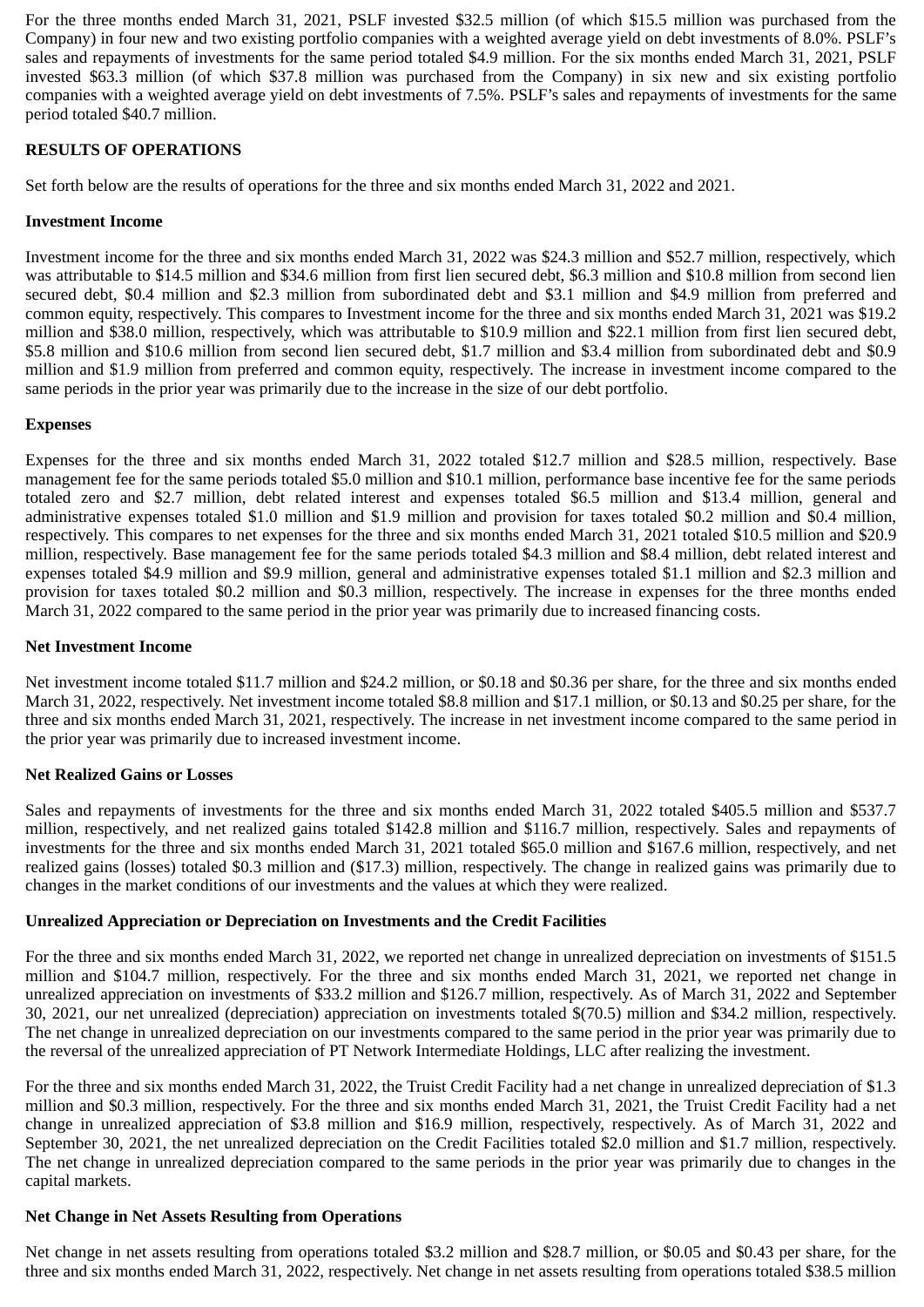and \$109.6 million, or \$0.57 and \$1.64 per share, for the three and six months ended March 31, 2021, respectively. The decrease in the net change in net assets from operations for the three and six months ended March 31, 2022 compared to the same periods in the prior year was primarily due to a decrease in unrealized appreciation.

# **LIQUIDITY AND CAPITAL RESOURCES**

Our liquidity and capital resources are derived primarily from proceeds of securities offerings, debt capital and cash flows from operations, including investment sales and repayments, and income earned. Our primary use of funds from operations includes investments in portfolio companies and payments of fees and other operating expenses we incur. We have used, and expect to continue to use, our debt capital, proceeds from the rotation of our portfolio and proceeds from public and private offerings of securities to finance our investment objectives. For more information on how the COVID-19 pandemic may impact our ability to comply with the covenants of the Credit Facility, see our Quarterly Report on Form 10-Q for the quarter ended March 31, 2022, including "Item 2. Management's Discussion and Analysis of Financial Condition and Results of Operations – COVID-19 Developments".

The annualized weighted average cost of debt for the six months ended March 31, 2022 and 2021, inclusive of the fee on the undrawn commitment and amendment costs on the Credit Facilities, amortized upfront fees on SBA debentures, was 4.8% and 3.5%, respectively.

As of March 31, 2022 and September 30, 2021, we had \$247.1 million and \$118.5 million of unused borrowing capacity under the Truist Credit Facility, respectively, subject to leverage and borrowing base restrictions.

As of March 31, 2022 and September 30, 2021, we had \$217.9 million and \$316.5 million, respectively, in outstanding borrowings under the Truist Credit Facility. The Truist Credit Facility had a weighted average interest rate of 2.8% and 2.4%, respectively, exclusive of the fee on undrawn commitments, as of March 31, 2022 and September 30, 2021.

As of March 31, 2022 and September 30, 2021, we had cash and cash equivalents of \$26.3 million and \$20.4 million, respectively, available for investing and general corporate purposes. We believe our liquidity and capital resources are sufficient to take advantage of market opportunities.

Our operating activities provided cash of \$89.8 million for the six months ended March 31, 2022, and our financing activities used cash of \$83.9 million for the same period. Our operating activities provided cash primarily due to our investment activities and our financing activities used cash primarily due to the repayments under the Truist Credit Facility.

Our operating activities provided cash of \$46.8 million for the six months ended March 31, 2021 and our financing activities used cash of \$38.8 million for the same period. Our operating activities provided cash primarily from our investment activities and our financing activities used cash primarily to pay down the Truist Credit Facility and our SBA Debentures.

#### **STOCK REPURCHASE PROGRAM**

On February 9, 2022, we announced a share repurchase program which allows us to repurchase up to \$25 million of our outstanding common stock in the open market at prices below our net asset value as reported in our then most recently published consolidated financial statements. The shares may be purchased from time to time at prevailing market prices, through open market transactions, including block transactions. Unless extended by our board of directors, the program, which may be implemented at the discretion of management, will expire on the earlier of March 31, 2023 and the repurchase of \$25 million of common stock. During the three months ended March 31, 2022, we repurchased 913,454 shares of common stock in open market transactions for an aggregate cost (including transaction costs) of \$7.1 million.

#### **DISTRIBUTIONS**

During the three and six months ended March 31, 2022, we declared distributions of \$0.14 and \$0.26 per share, for total distributions of \$9.4 million and \$17.4 million, respectively. For the same periods in the prior year, we declared distributions of \$0.12 and \$0.24 per share, for total distributions of \$8.0 million and \$16.1 million, respectively. We monitor available net investment income to determine if a return of capital for tax purposes may occur for the fiscal year. To the extent our taxable earnings fall below the total amount of our distributions for any given fiscal year, stockholders will be notified of the portion of those distributions deemed to be a tax return of capital. Tax characteristics of all distributions will be reported to stockholders subject to information reporting on Form 1099-DIV after the end of each calendar year and in our periodic reports filed with the SEC.

#### **AVAILABLE INFORMATION**

The Company makes available on its website its Quarterly Report on Form 10-Q filed with the SEC, and stockholders may find such report on its website at www.pennantpark.com.

### **PENNANTPARK INVESTMENT CORPORATION AND SUBSIDIARIES CONSOLIDATED STATEMENTS OF ASSETS AND LIABILITIES (In thousands, except share data)**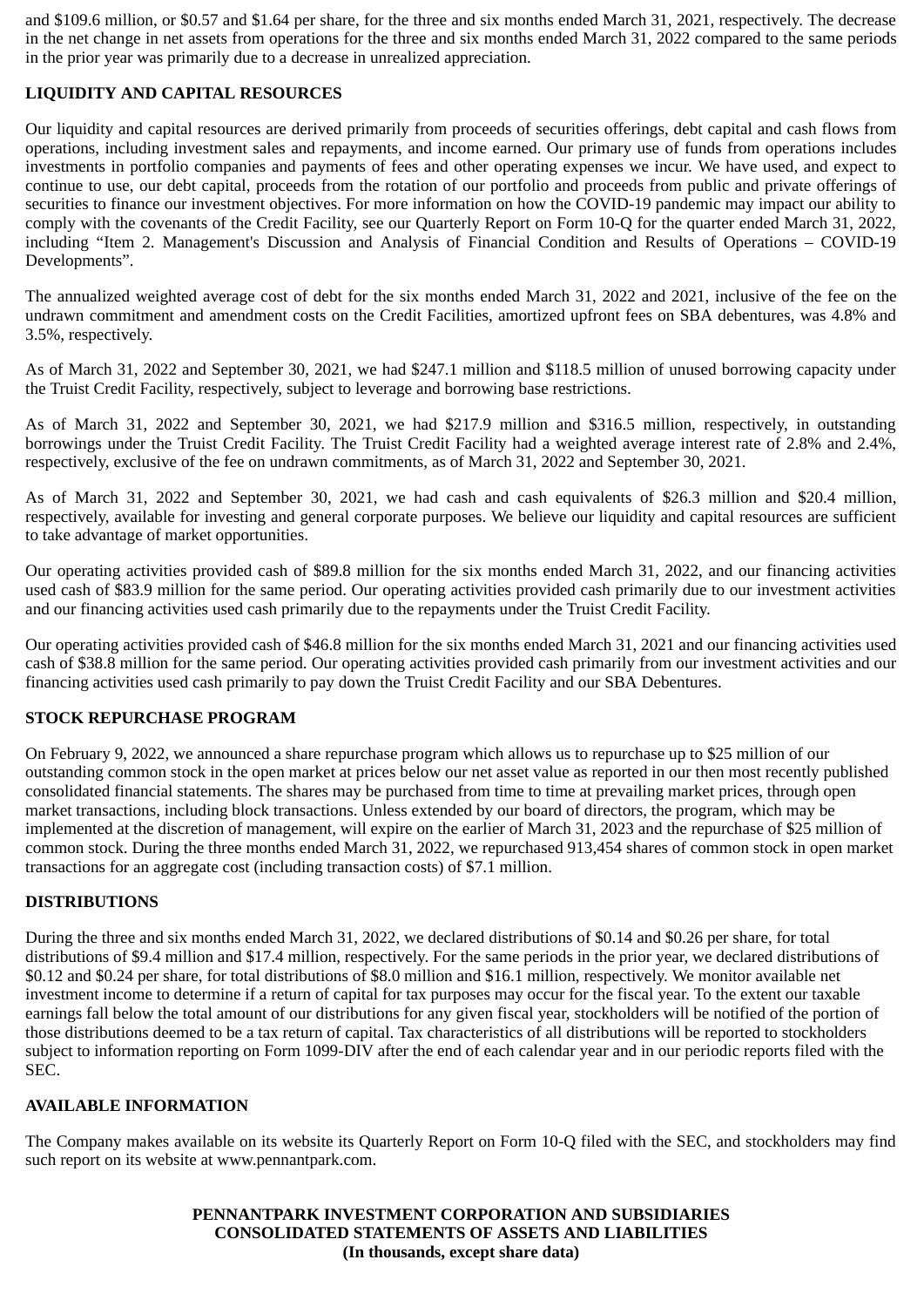|                                                                                   | March 31,<br>2022<br>(unaudited) |            |              | September 30,<br>2021 |
|-----------------------------------------------------------------------------------|----------------------------------|------------|--------------|-----------------------|
| <b>Assets</b>                                                                     |                                  |            |              |                       |
| Investments at fair value                                                         |                                  |            |              |                       |
| Non-controlled, non-affiliated investments (cost-\$875,230 and \$729,811,         |                                  |            |              |                       |
| respectively)                                                                     | \$                               | 901,587    | \$           | 820,500               |
| Non-controlled, affiliated investments (cost-\$47,450 and \$78,723, respectively) |                                  | 36,730     |              | 50,161                |
| Controlled, affiliated investments (cost-\$361,809 and \$412,587, respectively)   |                                  | 275,640    |              | 384,628               |
| Total investments (cost-\$1,284,490 and \$1,221,121, respectively)                |                                  | 1,213,957  |              | 1,255,290             |
| Cash and cash equivalents (cost-\$26,259 and \$20,383, respectively)              |                                  | 26,251     |              | 20,357                |
| Interest receivable                                                               |                                  | 3,394      |              | 4,958                 |
| Receivable for investments sold                                                   |                                  |            |              | 12,793                |
| Distribution receivable                                                           |                                  | 2,420      |              | 1,694                 |
| <b>Total assets</b>                                                               |                                  | 1,246,022  |              | 1,295,092             |
| <b>Liabilities</b>                                                                |                                  |            |              |                       |
| Distributions payable                                                             |                                  | 9,386      |              | 8,045                 |
| Payable for investments purchased                                                 |                                  | 9,620      |              | 8,407                 |
| Truist Credit Facility payable, at fair value (cost-\$217,920 and \$316,545,      |                                  |            |              |                       |
| respectively)                                                                     |                                  | 215,899    |              | 314,813               |
| 2024 Notes payable, net (par- zero and \$86,250, respectively)                    |                                  |            |              | 84,503                |
| 2026 Notes payable, net (par-\$150,000)                                           |                                  | 146,316    |              | 145,865               |
| 2026 Notes-2 payable, net (par-\$165,000 and zero, respectively)                  |                                  | 160,946    |              |                       |
| SBA debentures payable, net (par-\$27,500 and \$63,500, respectively)             |                                  | 27,026     |              | 62,159                |
| Base-management fee payable, net                                                  |                                  | 4,981      |              | 4,580                 |
| Performance based-incentive fee payable                                           |                                  |            |              | 575                   |
| Interest payable on debt                                                          |                                  | 6,686      |              | 4,943                 |
| Accrued other expenses                                                            |                                  | 837        |              | 1,058                 |
| <b>Total liabilities</b>                                                          |                                  | 581,697    |              | 634,948               |
| Commitments and contingencies                                                     |                                  |            |              |                       |
| Net assets                                                                        |                                  |            |              |                       |
| Common stock, 66,131,651 and 67,045,105, respectively, shares issued and          |                                  |            |              |                       |
| outstanding Par value \$0.001 per share and 100,000,000 shares authorized         |                                  | 66         |              | 67                    |
| Paid-in capital in excess of par value                                            |                                  | 779,938    |              | 786,993               |
| Accumulated deficit                                                               |                                  | (115, 679) |              | (126, 916)            |
| <b>Total net assets</b>                                                           | \$                               | 664,325    | \$           | 660,144               |
| <b>Total liabilities and net assets</b>                                           | \$                               | 1,246,022  | \$           | 1,295,092             |
| Net asset value per share                                                         | $\frac{1}{5}$                    | 10.05      | $\mathbb{S}$ | 9.85                  |

#### **PENNANTPARK INVESTMENT CORPORATION AND SUBSIDIARIES CONSOLIDATED STATEMENTS OF OPERATIONS (Unaudited)**

#### **(In thousands, except share and per share data)**

|                                                  |      | <b>Three Months Ended</b><br>March 31, |      |        |    | <b>Six Months Ended</b><br>March 31, |      |        |  |  |
|--------------------------------------------------|------|----------------------------------------|------|--------|----|--------------------------------------|------|--------|--|--|
|                                                  | 2022 |                                        |      | 2021   |    | 2022                                 | 2021 |        |  |  |
| <b>Investment income:</b>                        |      |                                        |      |        |    |                                      |      |        |  |  |
| From non-controlled, non-affiliated investments: |      |                                        |      |        |    |                                      |      |        |  |  |
| Interest                                         | \$   | 14,543                                 | - \$ | 11,669 | -S | 30,083                               | -S   | 23,101 |  |  |
| Payment-in-kind                                  |      | 996                                    |      | 2,012  |    | 3,406                                |      | 3,471  |  |  |
| Other income                                     |      | 2,612                                  |      | 24     |    | 6,803                                |      | 505    |  |  |
| From non-controlled, affiliated investments:     |      |                                        |      |        |    |                                      |      |        |  |  |
| Payment-in-kind                                  |      |                                        |      | 380    |    |                                      |      | 457    |  |  |
| From controlled, affiliated investments:         |      |                                        |      |        |    |                                      |      |        |  |  |
| Interest                                         |      | 2,343                                  |      | 2,177  |    | 4,609                                |      | 4,454  |  |  |
| Payment-in-kind                                  |      | 1,425                                  |      | 1,519  |    | 3,551                                |      | 3,004  |  |  |
| Dividend income                                  |      | 2,420                                  |      | 1,452  |    | 4,235                                |      | 2,973  |  |  |
| <b>Total investment income</b>                   |      | 24,339                                 |      | 19,233 |    | 52,687                               |      | 37,966 |  |  |
| <b>Expenses:</b>                                 |      |                                        |      |        |    |                                      |      |        |  |  |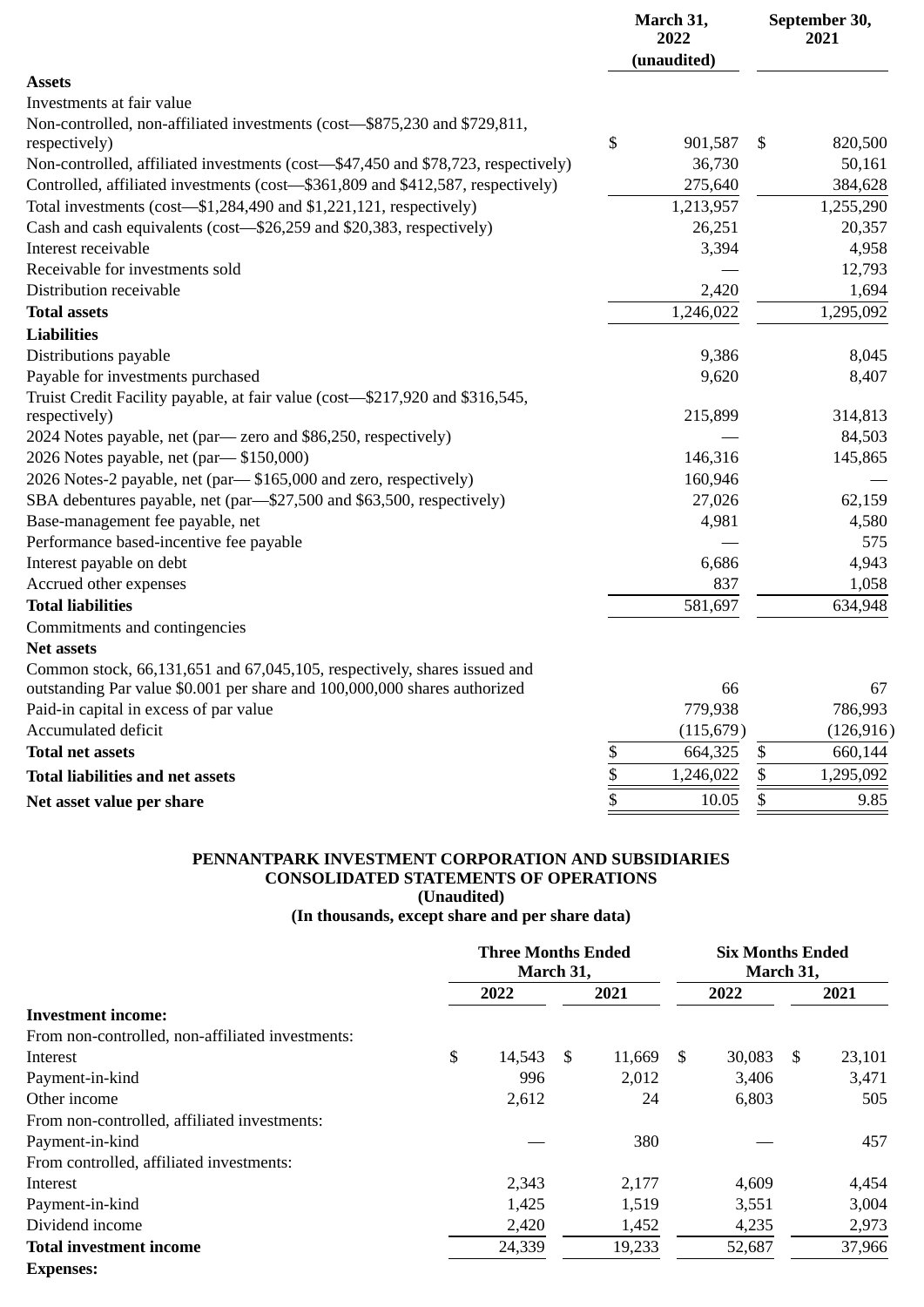| Base management fee                                                                 | 4,981      | 4,282      | 10,090       | 8,397      |
|-------------------------------------------------------------------------------------|------------|------------|--------------|------------|
| Performance-based incentive fee                                                     |            |            | 2,657        |            |
| Interest and expenses on debt                                                       | 6,498      | 4,890      | 13,385       | 9,894      |
| Administrative services expenses                                                    | 250        | 505        | 500          | 1,010      |
| Other general and administrative expenses                                           | 723        | 643        | 1,446        | 1,287      |
| <b>Expenses before provision for taxes</b>                                          | 12,452     | 10,320     | 28,078       | 20,588     |
| Provision for taxes on net investment income                                        | 200        | 150        | 400          | 300        |
| <b>Net expenses</b>                                                                 | 12,652     | 10,470     | 28,478       | 20,888     |
| <b>Net investment income</b>                                                        | 11,687     | 8,763      | 24,209       | 17,078     |
| Realized and unrealized gain (loss) on investments and                              |            |            |              |            |
| debt:                                                                               |            |            |              |            |
| Net realized gain (loss) on investments and debt:                                   |            |            |              |            |
| Non-controlled, non-affiliated investments                                          | 1,889      | 319        | 7,090        | 2,450      |
| Non-controlled and controlled, affiliated investments                               | 140,898    |            | 109,624      | (19,708)   |
| Debt extinguishment                                                                 | (1, 132)   |            | (2,801)      |            |
| Provision for taxes on realized gain on investments                                 | (5,060)    |            | (5,060)      |            |
| Net realized gain (loss) on investments and debt                                    | 136,595    | 319        | 108,853      | (17,258)   |
| Net change in unrealized appreciation (depreciation) on:                            |            |            |              |            |
| Non-controlled, non-affiliated investments                                          | (158,062)  | 11,207     | (207, 665)   | 87,612     |
| Non-controlled and controlled, affiliated investments                               | 6,610      | 21,969     | 102,982      | 39,069     |
| Provision for taxes on unrealized appreciation on                                   |            |            |              |            |
| investments                                                                         | 5,045      |            |              |            |
| Debt (appreciation) depreciation                                                    | 1,285      | (3,763)    | 289          | (16, 873)  |
| Net change in unrealized appreciation (depreciation) on<br>investments and debt     | (145, 122) | 29,413     | (104, 394)   | 109,809    |
| Net realized and unrealized gain (loss) from investments                            |            |            |              |            |
| and debt                                                                            | (8,528)    | 29,732     | 4,459        | 92,551     |
| Net increase (decrease) in net assets resulting from<br>operations                  | 3,160      | 38,495     | \$<br>28,668 | 109,629    |
| Net increase (decrease) in net assets resulting from<br>operations per common share | \$<br>0.05 | \$<br>0.57 | \$<br>0.43   | \$<br>1.64 |
| Net investment income per common share                                              | \$<br>0.18 | \$<br>0.13 | \$<br>0.36   | \$<br>0.25 |

# **ABOUT PENNANTPARK INVESTMENT CORPORATION**

PennantPark Investment Corporation is a business development company which invests primarily in U.S. middle-market companies in the form of first lien secured debt, second lien secured debt, subordinated debt and equity investments. PennantPark Investment Corporation is managed by PennantPark Investment Advisers, LLC.

# **ABOUT PENNANTPARK INVESTMENT ADVISERS, LLC**

PennantPark Investment Advisers, LLC is a leading middle-market credit platform, managing \$6.0 billion of investable capital, including potential leverage. Since its inception in 2007, PennantPark Investment Advisers, LLC has provided investors access to middle-market credit by offering private equity firms and their portfolio companies as well as other middle-market borrowers a comprehensive range of creative and flexible financing solutions. PennantPark Investment Advisers, LLC is headquartered in Miami and has offices in New York, Chicago, Houston, and Los Angeles.

# **FORWARD-LOOKING STATEMENTS**

This press release may contain "forward-looking statements" within the meaning of the Private Securities Litigation Reform Act of 1995. You should understand that under Section 27A(b)(2)(B) of the Securities Act of 1933, as amended, and Section 21E(b) (2)(B) of the Securities Exchange Act of 1934, as amended, or the Exchange Act, the "safe harbor" provisions of the Private Securities Litigation Reform Act of 1995 do not apply to forward-looking statements made in periodic reports we file under the Exchange Act. All statements other than statements of historical facts included in this press release are forward-looking statements and are not guarantees of future performance or results, and involve a number of risks and uncertainties. Actual results may differ materially from those in the forward-looking statements as a result of a number of factors, including those described from time to time in filings with the SEC as well as changes in the economy and risks associated with possible disruption in the Company's operations or the economy generally due to terrorism, natural disasters or pandemics such as COVID-19. The Company undertakes no duty to update any forward-looking statement made herein. You should not place undue influence on such forward-looking statements as such statements speak only as of the date on which they are made.

We may use words such as "anticipates," "believes," "expects," "intends," "seeks," "plans," "estimates" and similar expressions to identify forward-looking statements. Such statements are based on currently available operating, financial and competitive